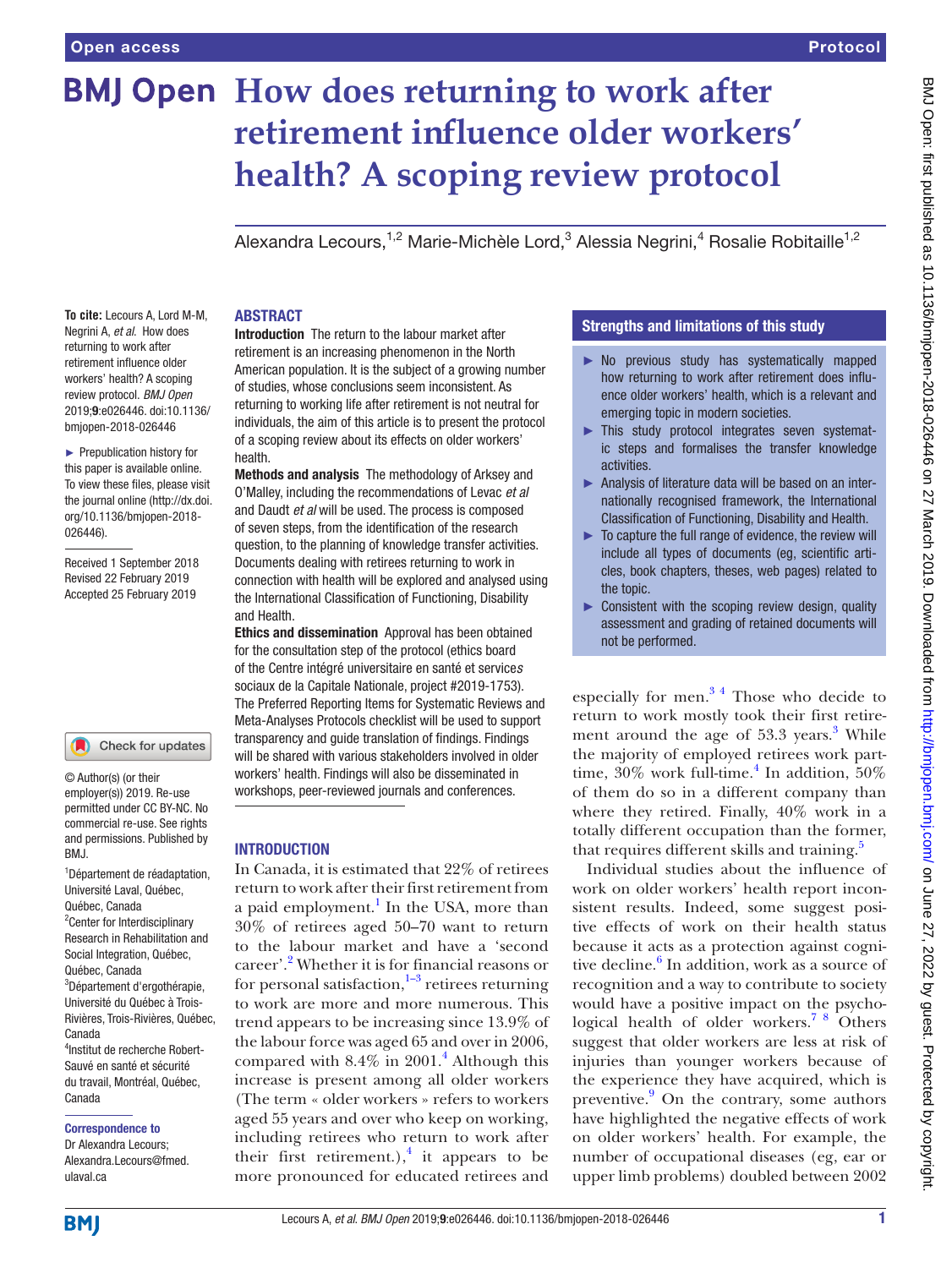and 2011 among workers aged 55 and over.<sup>10</sup> In the same period, workplace accidents increased by 16% among this population.[10](#page-4-5) It seems the severity of the injuries suffered by these workers would be higher, often resulting in a prolonged absence from work and a longer recovery time.<sup>10–12</sup> Another negative impact for older workers is that they may face employment stigma, either from younger colleagues or the employer.<sup>[13 14](#page-4-6)</sup> For example, older workers have difficulty accessing adequate and sufficient training, $15 \text{ mostly because employers perceive them}$  $15 \text{ mostly because employers perceive them}$ as less suitable for training due to a presumed decline in their learning abilities.[16](#page-4-8) This can lead to difficulties in completing the work required and undermining confidence in their abilities.<sup>17</sup> Finally, other authors suggest that working at an advanced age would have no influence on health, neither positive nor negative.<sup>18</sup> In short, further work is required to understand how work affects older workers' health.

Since many retirees decide to return to work in a different occupation than the former, they may have to live with the issues of working in a new occupation. Indeed, inexperience in an occupation acts as a risk factor for their health status, despite workers' age. The relative risk of suffering a work-related injury is four times higher among new hires (ie, less than 1month at the occupation) than employees with more than 1year of service. $19$  This risk would increase with age. In fact, while the relative risk of injury is 2.84 during the first month of employment for workers aged 20–24, it rises to 4.89 for workers aged 45 and over.<sup>19</sup> Although retirees have many years of work experience, it is not possible to avoid the challenges of having a new occupation, especially if the occupation requires skills that are different from those previously acquired.

Retirees returning to work are exposed both to the effects of working at an advanced age and to the factors associated with being employed in a new occupation. This emerging situation is not without having an impact on health, whether it is positive or negative. In this sense, it is legitimate to question the influence of returning to work after retirement on older workers' health. Therefore, we propose using a scoping review as a systematic approach to address this topic of interest. As little information is available in the literature on this subject, this study will benefit various stakeholders, such as workers themselves, work organisations, health professionals and policy makers. This paper sets out the rational and methodological protocol that underlie the proposed study.

#### Conceptual framework

The International Classification of Functioning, Disability and Health (ICF) has been published in 2001 by the WHO. $^{20}$  ICF proposes a framework to describe health and health-related states, such as labour. At the end of the 20th century, the development of the ICF was motivated in response to various gaps identified in the biomedical models that existed then. $^{21}$  Among other things, few models allowed to understand how the

environment influences the functioning and health of people. Thus, the ICF was described as a biopsychosocial model allowing drawing links between (1) health condition of people (2) their functioning, in work for example, and (3) their contextual factors, such as ageing or work environment. In fact, ICF allows to take into account and to make relations between the several factors influencing health, whether they are risks, protective factors or consequences[.20](#page-4-12) ICF describes labour as a type of participation, which means an involvement in a life situation and it recognises that people's health is influenced by their life situations. Some shortcomings have although been reported in the last years concerning the use of the ICF. For example, ICF claims to be a biopsychosocial model but lacks theoretical clarity regarding that status, being still mostly anchored in a medical model.<sup>22</sup> Some authors have also criticised the lack of consideration for the subjective dimension in the model. Indeed, the ICF does not consider the perception of individuals about their state of health or functioning.<sup>23</sup> Despite theses remaining gaps, ICF appears to be a holistic and global framework helpful to describe how returning to work after retirement may influence older workers' health. As it is recognised to propose a standard language, $2^0$  the use of the ICF to structure this scoping review will enable health professionals, researchers, policy makers and general public to communicate using a shared understanding and a common language surrounding the field of functioning, disability and health of older workers. Finally, ICF has been found useful in other recent scoping reviews related to health. $24\frac{25}{1}$ 

Based on the ICF, the aim of this study is to document the influence of returning to work after retirement on older workers' health.

#### Method and analysis **Design**

While several review approaches do exist, a scoping review is chosen because it specifically examines the amount, range and nature of empirical and conceptual literature about a topic.<sup>26–28</sup> It systematically maps literature to identify what is known and not known on a topic, helping to guide new research projects. It is also a useful design to organise published information. The scoping review design of Arksey and O'Malley, $^{28}$  including the recommendations of Levac *et al*<sup>[29](#page-4-19)</sup> and Daudt *et al*<sup>[30](#page-4-20)</sup> will be used. Various authors suggested using these recommendations to improve the original design of Arksey and O'Malley.[24 27](#page-4-16) To increase scientific rigour of the protocol, the Preferred Reporting Items for Systematic Reviews and Meta-Analyses Protocols (PRISMA-P) recommendations<sup>[31](#page-4-21)</sup> will also be included, although they are traditionally applied to systematic review protocols.

#### Procedure and analysis

The study design proposes seven systematic steps to conduct a scientifically rigorous scoping review (see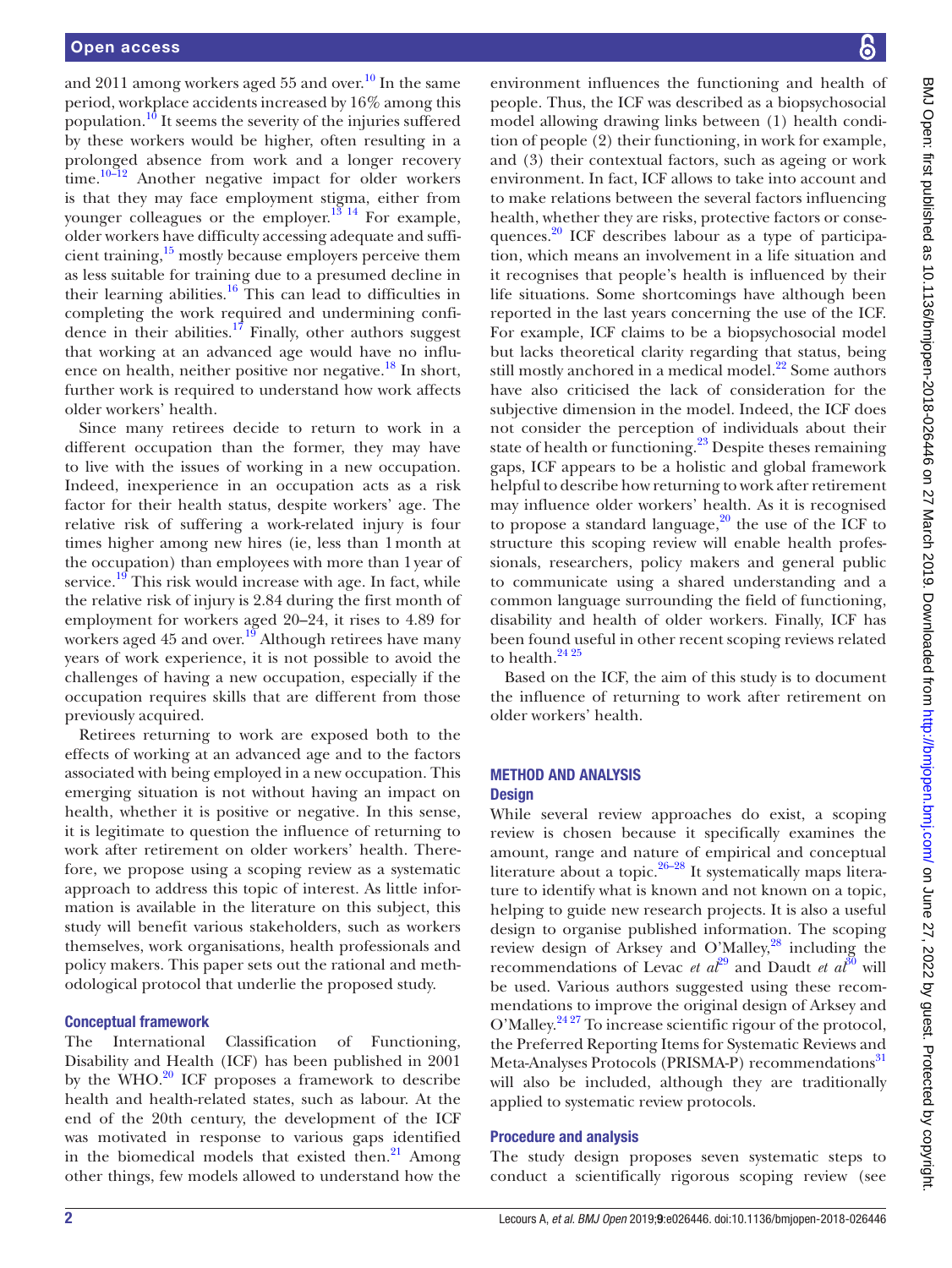<span id="page-2-0"></span>

| Table 1 | Systematic steps of the study design |  |
|---------|--------------------------------------|--|
| Step 1  | Identify the research question       |  |
| Step 2  | Select relevant documents            |  |
| Step 3  | Study the selection                  |  |
| Step 4  | Extract and chart data               |  |
| Step 5  | Review, summarise and report results |  |
| Step 6  | Consult                              |  |
| Step 7  | Transfer knowledge                   |  |

[table](#page-2-0) 1). The expected duration of this study is 12 months, beginning in late summer 2018.

#### Identify the research question

The question should be broad and open to include as many relevant documents as possible. However, the population, goals and important concepts must be specified. The primary target question for this study is: *How does returning to work after retirement influence older workers' health?* The question may include all factors that can influence health, whether they are positive or negative, work or non-work related. Given the exploratory nature of the scoping review, the question could be refined or nuanced as authors review the literature.

# Select relevant documents

The subject of study joins different areas of interest such as ergonomics, management, psychology and gerontology. To provide a comprehensive portrait of a multidisciplinary literature, the research strategy should be broad and inclusive. In doing so, different combinations of keywords related to the research question will allow to search for documents from the relevant databases (see [table](#page-2-1) 2). In the event that an unreasonable amount of non-relevant documents are found, the search strategy would be re-evaluated and modified accordingly. To ensure literature saturation, the reference lists of the selected documents will also be examined manually. Finally, the grey literature will be explored. A search in Google with keywords similar to those used for the

<span id="page-2-1"></span>

| <b>Table 2</b> Search strategy                                                                                                                                                |                                                                                                                                                                                                                  |
|-------------------------------------------------------------------------------------------------------------------------------------------------------------------------------|------------------------------------------------------------------------------------------------------------------------------------------------------------------------------------------------------------------|
| <b>Keywords (and French</b><br>equivalences)*                                                                                                                                 | Databases and search engines                                                                                                                                                                                     |
| elder, elderly, retire, 'older<br>worker', 'senior worker', work,<br>'return to work', re-entry,<br>labour market, job, 'bridge<br>employment'†, health, risk,<br>consequence | MEDLINE, Embase, CINAHL,<br>Scopus, PsycINFO, ERIC,<br>Ergonomics Abstracts, Ageline,<br>Academic Search Complete,<br>Web of Science, Cochrane<br>Database of Systematic<br>Reviews, Proquest, Google<br>Scholar |

\*Terms will be searched in titles, abstracts and keywords fields of each database. Each keyword will be searched both in its singular and plural form. Multiple combinations of keywords will be used. †'Bridge employment' refers to any paid work after an individual retires or starts receiving a pension.

scientific databases will be performed. The results generated in the first four pages will be explored. $24$  Since the research theme is emerging, no publication date limits the search. Two research assistants, supervised by the first author, will conduct the literature search. Finally, a librarian specialised in the field of work will be consulted. For feasibility reasons, only English and French literature will be retained.

# Study the selection

The following inclusion criteria will be followed to select relevant documents: (1) documents dealing with retirees returning to work after retirement (full-time or part-time), and (2) documents addressing the concept of health. According to the WHO definition of health, $32$ documents dealing only with financial health will be excluded from the analysis. Following the initial analysis, these criteria could be modified by the research team to find documents that answer best the research question. First, the selected documents will be integrated into a reference management software (ie, Endnote<sup>33</sup>). After the elimination of duplicates, two research assistants and the first author will separately screen the relevance of all documents based on the title, abstract and keywords. If an ambiguity is present after reading these elements, the document will be read entirely to determine its inclusion in the study. Regular peer-debriefing meetings between the evaluators will take place in order to rule on the inclusion or rejection of documents in the study. $34$  This regular communication between evaluators heightened their reflexivity and guarded against undue influence of any one person's perspective. Inter-rater agreement will be calculated regularly throughout the study selection process in order to ensure acceptable values.<sup>35</sup>

# Extract and chart data

Data on retained documents will be classified according to the characteristics of the ICF. Indeed, an extraction grid will be specifically designed for this study and validated by two experts in the field of older workers' health. The extraction grid will include various descriptive information about the study (eg, authors, funding sources), as well as methodological information (eg, participants, study design) and results (eg, outcomes on health and participation). This grid will be used by the two research assistants and the first author to extract information from five documents. Subsequently, a peer-debriefing meeting will take place between the evaluators to modify or adjust the grid as needed. These validation steps will allow to obtain the final version of the grid, which will be used for the study. Subsequently, the two research assistants will retrieve information from subsequent documents using this grid.

# Review, summarise and report results

Gathering, analysing and reporting results is the crux of a scoping review so that results can have tangible implications for the society. $26$  In this sense, the identification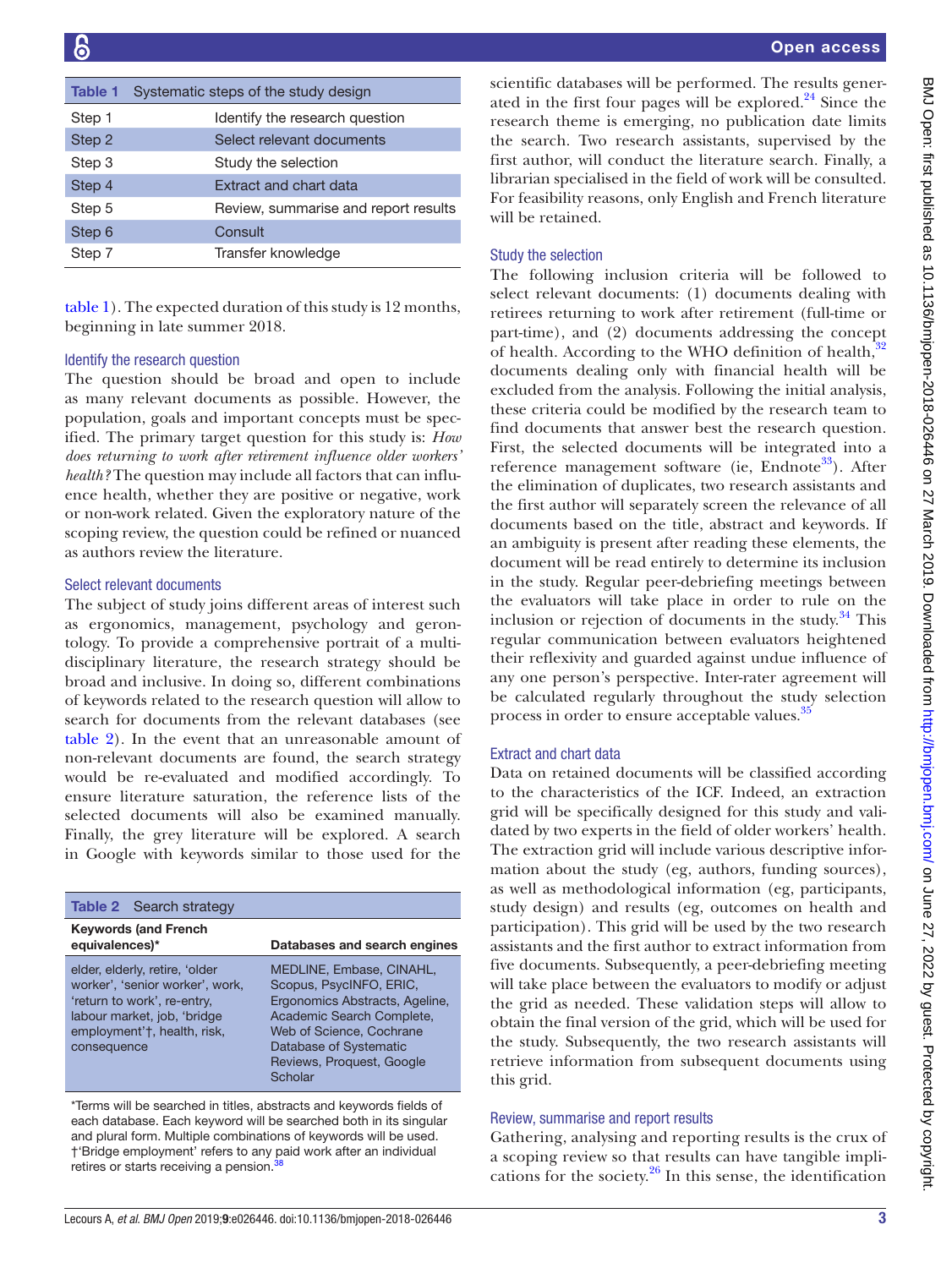of key themes and gaps in the state of knowledge is the main goal of this step. First, data analysis will begin with descriptive statistics (eg, number of documents retained, years of publication).<sup>27</sup> <sup>28</sup> <sup>30</sup> In addition, a PRISMA-P flow chart will illustrate the flow of the review process, with the included and excluded references at each step. Second, a thematic analysis $36$  using the ICF as a basis will enable to group data of the retained documents by meaning and to classify data into defined themes. Links between themes will be dressed to bring out similarities and differences in relation with health of retirees who returned in employment. Based on the ICF, knowledge gaps will be identified. The two research assistants, supervised by the first author, will conduct this step. Results of the scoping review will be then presented quantitatively and qualitatively, allowing a faithful overview of the literature.

#### **Consult**

A consultation team formed of different stakeholders will be put in place. The team will comprise older workers, human resource managers, ergonomists, occupational physicians and researchers in the field of occupational health. The consultation will take the form of a focus group. [37](#page-4-29) Each participant will bring a unique expertise that will enrich the perspectives of analysis of the topic. The purpose of the consultation is to verify the applicability of the results obtained, the relevance with the current work context as well as the validity of the content. This consultation step will also provide nuances to the data collected based on users' experience. Study results will be improved.

#### Transfer knowledge

Although this practice is not widespread in the scoping review protocols published to date, we propose to add a seventh step to the research design to structure knowledge transfer activities. Several scoping reviews report knowledge transfer activities inconsistently and in little detail in their protocol. To increase the scope of the study results, we find important to formalise this important step. Results of this study will generate new knowledge related to the health of retirees who return to work. It is then important to disseminate the results to the knowledge users. To this end, in addition to the publication of one scientific article and to the holding of scientific papers, methods that are more accessible will be used. First, a workshop for older workers will be developed and implemented in collaboration with local employment centres and an association of elderly people. Also, a popular article will be written and submitted to a consumer magazine for workers. Awareness training will also be developed and offered to human resource managers. Finally, representations will be made to the government authorities responsible for occupational injuries in Canada. All these modalities of knowledge transfer will be submitted to the consultation team for validation.

#### Patient and public involvement

Various stakeholders will be involved in a crucial step of the study, namely the consultation. This research step will allow to include the perceptions and experiences of relevant stakeholders in the interpretation of results. This will also be a first occasion to start disseminating findings. Following that, diverse activities also validated with stakeholders will take place to transfer knowledge.

#### **CONCLUSION**

The scoping review proposed in this protocol will synthesise knowledge to foster development of practices to preserve health of the emerging population of retirees returning to work. To our knowledge, this scoping review protocol is the first on this topic. The analysis through the ICF will enable to identify key themes and gaps existing in literature. By bringing together various sources of knowledge, this study will also allow to identify areas in which scientific evidence is currently insufficient and for which research is needed. This meaningful synthesis of literature is a first step in the development of new evidencebased practices enabling to preserve older workers' health. Finally, the proposed seven-step systematic scoping review method, including stakeholders' consultation and knowledge transfer activities, will be tested in this study, contributing to the advancement of knowledge in the methodological field of literature reviews.

Contributors AL drafted the manuscript. M-ML drafted the abstract and proposed modifications to the manuscript. AN read and improved the manuscript. RR realised the literature search required to define the problematic and to design the study. All authors approved the final version of the manuscript.

Funding This study is supported by first author's Fonds d'établissement de jeune chercheur from the Center for Interdisciplinary Research in Rehabilitation and Social Integration.

Competing interests None declared.

Patient consent for publication Not required.

Ethics approval Institutional ethics approval is unnecessary for the secondary analysis of published literature. Although an ethics certification for the consultation step of the project, which deals with human participants, has been delivered by the research ethics board of the Centre intégré universitaire en santé et services sociaux de la Capitale Nationale (#2019–1753). As the consultation will take the form of a focus group, confidentiality and respect of opinions will be a central concern and all necessary precautions will be taken.

Provenance and peer review Not commissioned; externally peer reviewed.

Open access This is an open access article distributed in accordance with the Creative Commons Attribution Non Commercial (CC BY-NC 4.0) license, which permits others to distribute, remix, adapt, build upon this work non-commercially, and license their derivative works on different terms, provided the original work is properly cited, appropriate credit is given, any changes made indicated, and the use is non-commercial. See: [http://creativecommons.org/licenses/by-nc/4.0/.](http://creativecommons.org/licenses/by-nc/4.0/)

#### **REFERENCES**

- <span id="page-3-0"></span>1. Schellenberg G, Turcotte M, Ram B. Le travail après la retraite.
- <span id="page-3-1"></span>*L'emploi et le revenu en perspective*. Ottawa, 2005:15–19. 2. Princeton Survey Research Associates International. Ventures MFC, ed. *New face of work survey*. San Francisco, 2005.
- <span id="page-3-2"></span>3. Park J. Retraite, santé et emploi chez les personnes de 55 ans et plus. *L'emploi et le revenu en perspective*. Ottawa, 2011:3–14.